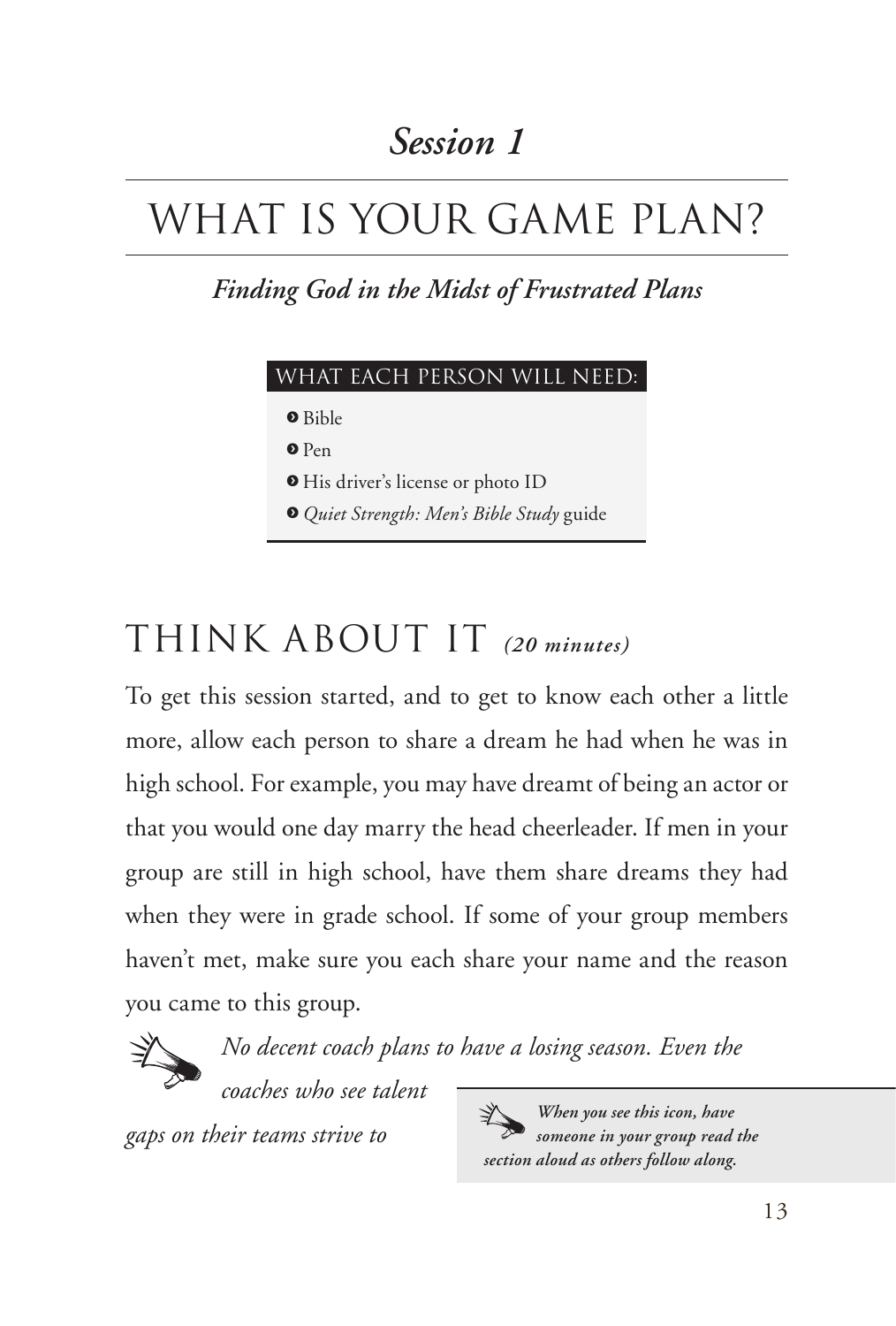*Pass your books around the room, and have each person write his name, phone number, and e-mail address in the space provided on page 70 of this book.*

*overcome the odds to lead their teams to the Big Game. In the NFL, 32 coaches start the season with a plan to win the* 

*Super Bowl, and 31 of them fail—every year.*

*Before leading the Indianapolis Colts to a Super Bowl championship following the 2006 season, Tony Dungy had his share of failed plans. His 2001 season as head coach for the Tampa Bay Buccaneers wasn't exactly a losing season. In fact, they made it to the playoffs. And that's when they lost and became one of the 31. So when Coach Dungy was fired after the stinging playoff loss following that season, he knew God's plans were different than his own. For all he could tell, his NFL career was over.* 

*Is life turning out like you hoped it would? Are things going according to your game plan? Or maybe you've never created a specific plan or goal for your life; you just had a vague idea of where you'd like to be at this time in your life. For each of the areas on the next page, take a moment to jot down some thoughts about where you are in life and how that compares to where you thought you'd be. This table is just between you, God, and this book—so be honest. Take five to 10 minutes to go through this inventory.*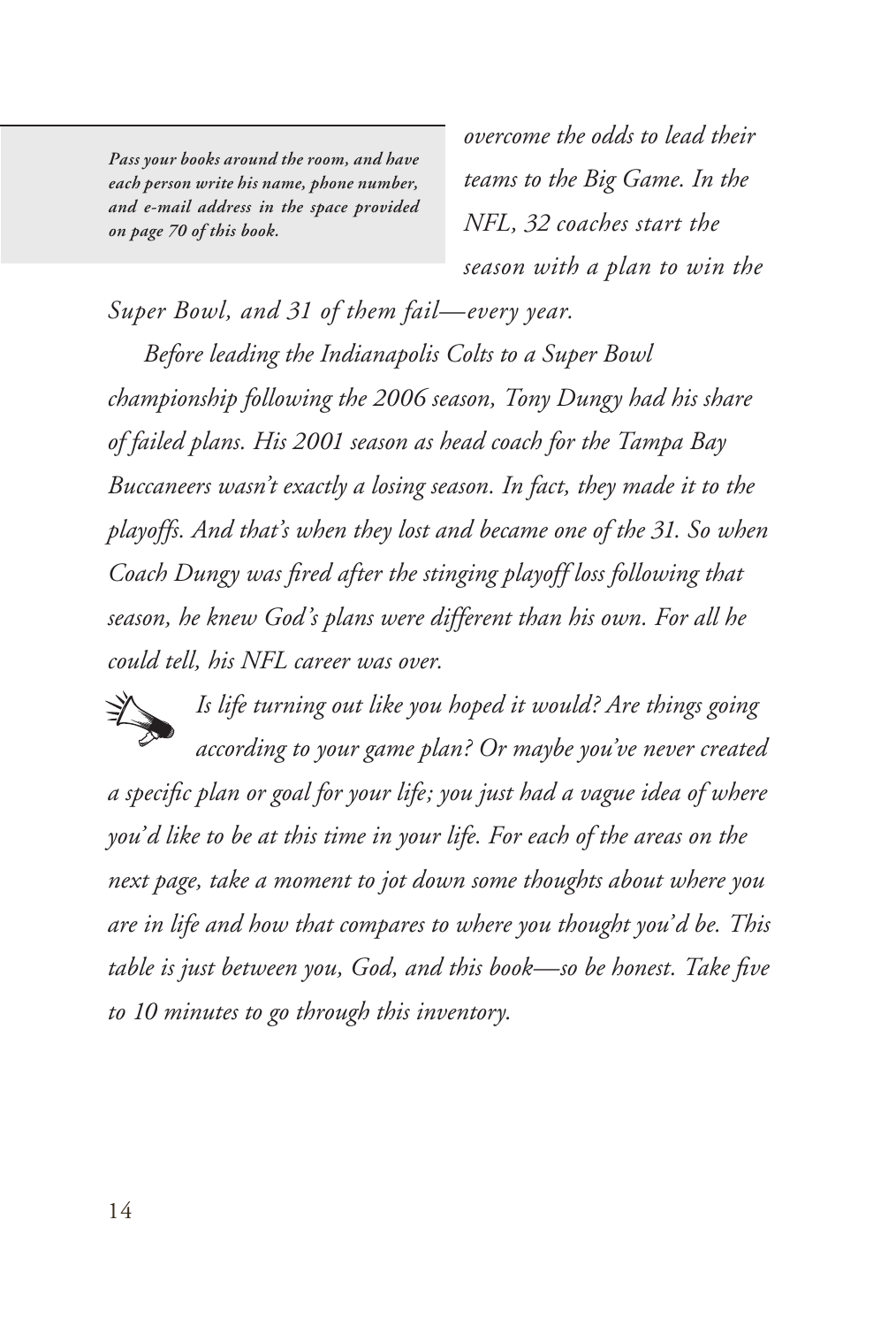| Life Area                   | What I Planned | Where I Am |
|-----------------------------|----------------|------------|
| Career/school               |                |            |
| Family                      |                |            |
| Skills/education/experience |                |            |
| <b>Finances</b>             |                |            |
| Friends/relationships       |                |            |
| Faith/ministry              |                |            |

## Talk About It

*(10 minutes)*

*Maybe a few things on the right side of your chart are a little disappointing to you…or maybe—hopefully—some of the items in the right column have actually turned out better than you planned. For better or worse, it's highly likely that many of the events and ideas about your life haven't worked out exactly according to plan.* 

*Imagine that your life thus far is one football season of 10 games. The plan was* 

*"It was hard to figure. My family had come to Tampa for a reason. God had led us here, opened doors that we didn't expect would be open, and allowed us to connect deeply with this community. But for what purpose?* 

*"Not football, apparently. I felt certain that the Buccaneers were my best, and possibly last, chance to lead an NFL team. For whatever reason, God had closed the door. For what?" —Tony Dungy* Quiet Strength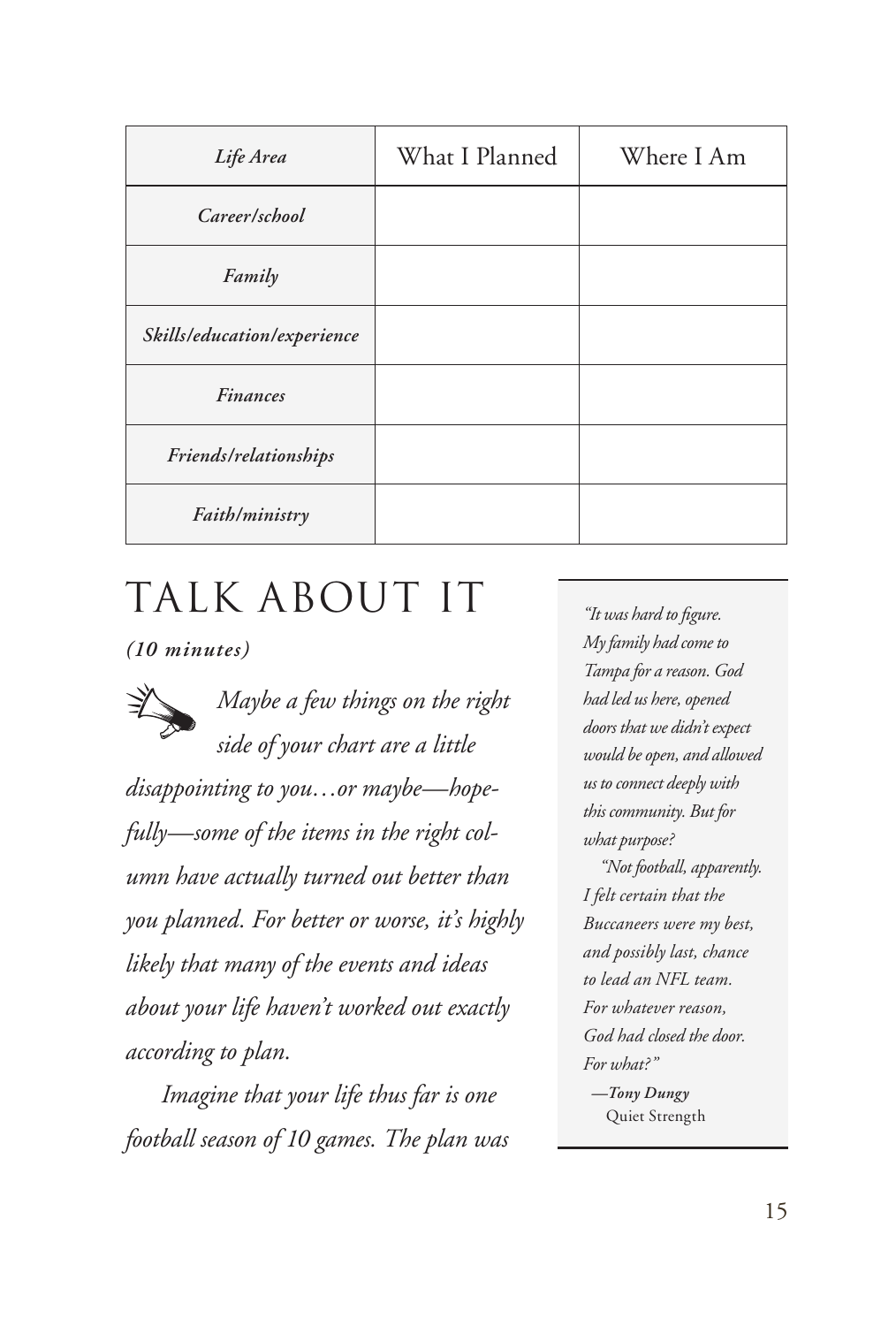*to win all 10 games, but how would you say you're really doing? What is your life "record" right now? Maybe you have a happy family, a safe home, and some frustrations at work. You could say your current record is 8-2. Share and explain your record with everyone in the group.* 

When everyone has finished, discuss:

- Q How have your plans for life been interrupted or THWARTED?
- **O** How has life turned out better than expected?
- Q Read Proverbs 16:3 and 9. How have you seen God's hand in bringing you to where you are today?
- Q Do you think God would give you the same "record" YOU GAVE YOURSELF? WHY OR WHY NOT?

#### USELESS TRIVIA



You probably know that the current NFL regular season lasts 16 games. In the 1920s professional teams didn't have set schedules and could play as few as eight games. The NFL has had a 16-game regular season schedule since 1978. Which two years since 1978 have seen fewer than 16 games in the regular season and why? (See page 71 for the answer.)

# $STUDYIT$  (15 minutes)



*In an episode of the show Blue Collar TV, comedian Jeff Foxworthy joked that every guy was "almost" a professional*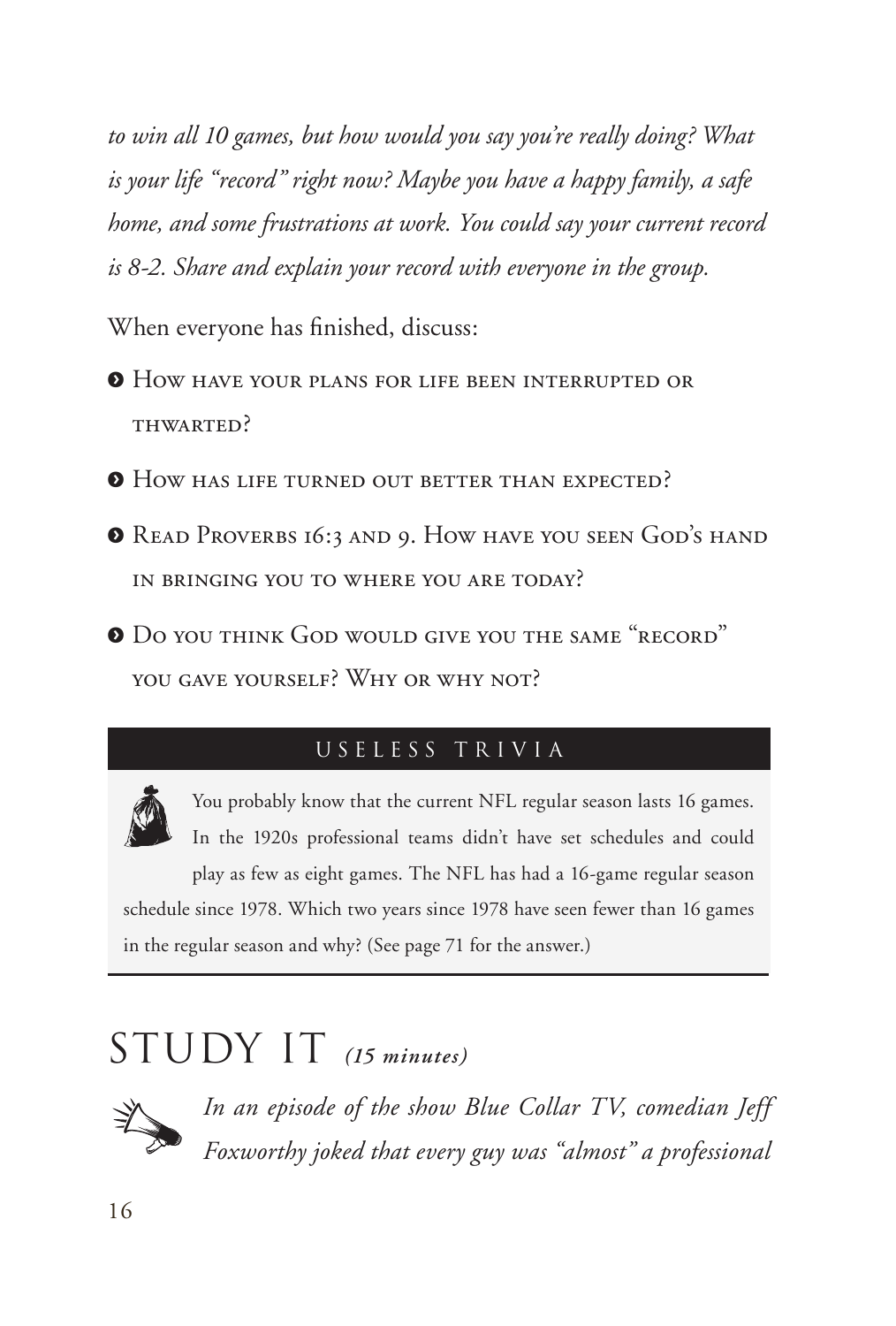*athlete in some sport. Injuries, angry coaches, or the lack of desire stopped them. There are hundreds of thousands of high school football players who dream of playing in the NFL and only 1,696 active positions in the NFL in any season. Only a very select few will realize their plan to play professional sports. We can make our plans, but the Lord determines our steps. Let's look at a man in the Bible who had a drastic change in plans.*

Read Acts 9:1-19. Discuss:

QWhat do you think Saul was thinking and feeling when verses 5-6 and 9 took place? Explain.

Q Compare and contrast Saul's plan in verses 1-2 with God's plan in verses 15-16. What does your comparison suggest about how God works in our lives?

Q How has God interrupted your game plan for life? WHAT GOOD HAS COME OR MAY COME FROM THAT interruption?

Q How can that knowledge help you when you encounter future interruptions?

#### USEFUL TRIVIA



The Bible doesn't say that God changed Saul's name to "Paul." Why did Saul's name change to "Paul" starting with Acts 13? (See page 71 for the answer.)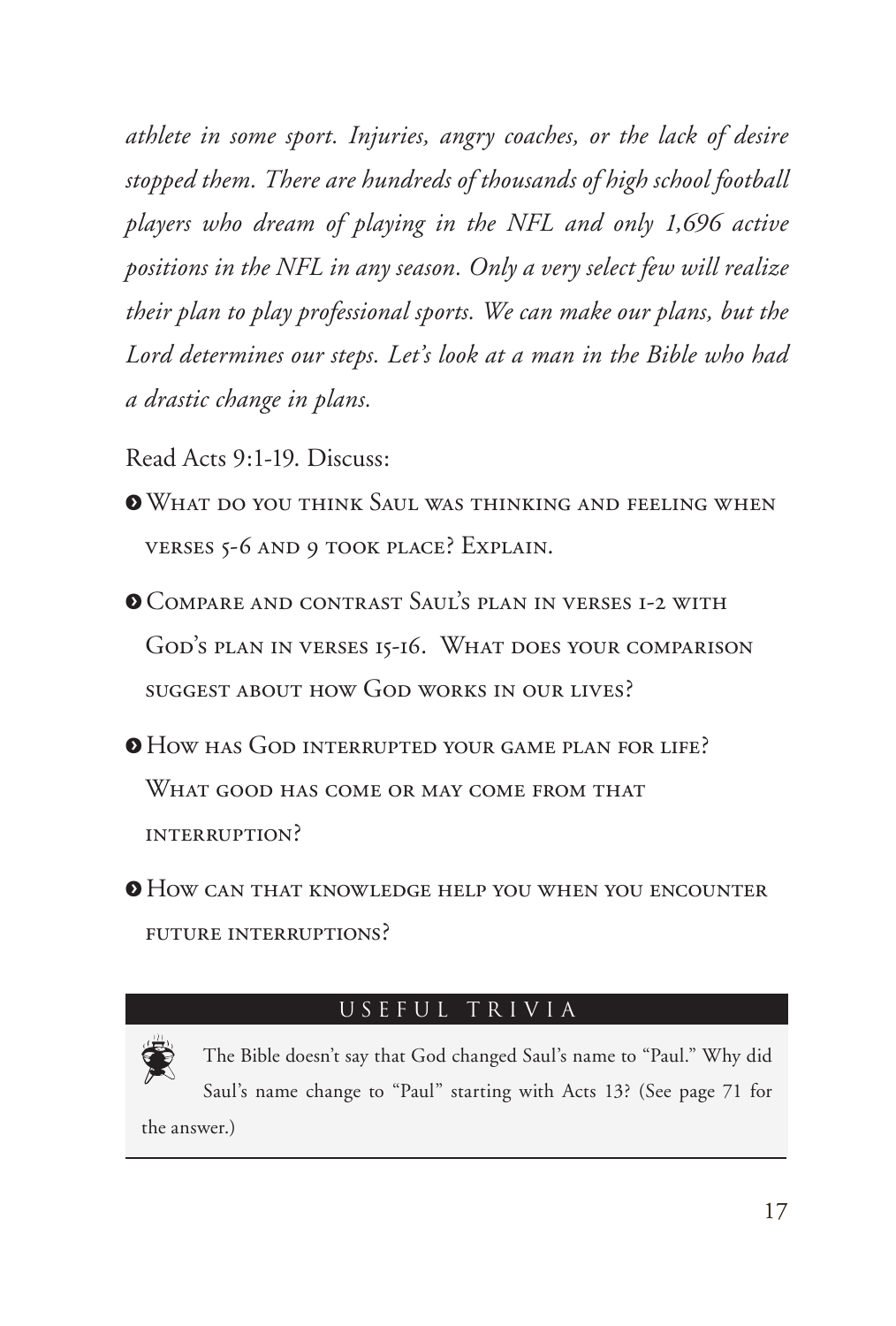## $LIVE IT$  (15 minutes)

*In his book* Quiet Strength, *Coach Dungy says, "God had already selected the team I would be coaching. I just needed to do* 

*my current job well, keep preparing, and wait on God's timing. I needed to trust His leadership, rather than try to force an outcome I wanted." You may have dreams to move to a different city, to change jobs, to launch a ministry, or to change things in your family. It's important to chase those dreams. It's just as important to understand where God has you* right now *and to find what God wants you to do* right where He has you. *Your life and ministry start* right now*.* 

Get in groups of two to four. Pull out your driver's license. Take a look at the date it was issued. Discuss how your life has changed since that date.

Take a look at the expiration date. Discuss what you hope happens in your life by that date.

Take a look at your picture. Discuss how you can best serve God where He has you *right now* in life.

Q Read Ephesians 2:10. What do you think God wants you to do today? this month? this year?

**O** How are you going to get started?

Put all of the driver's licenses facedown in the middle of the table. Each person should pick up one license. Pray together that God will help you bounce back from frustrated plans and move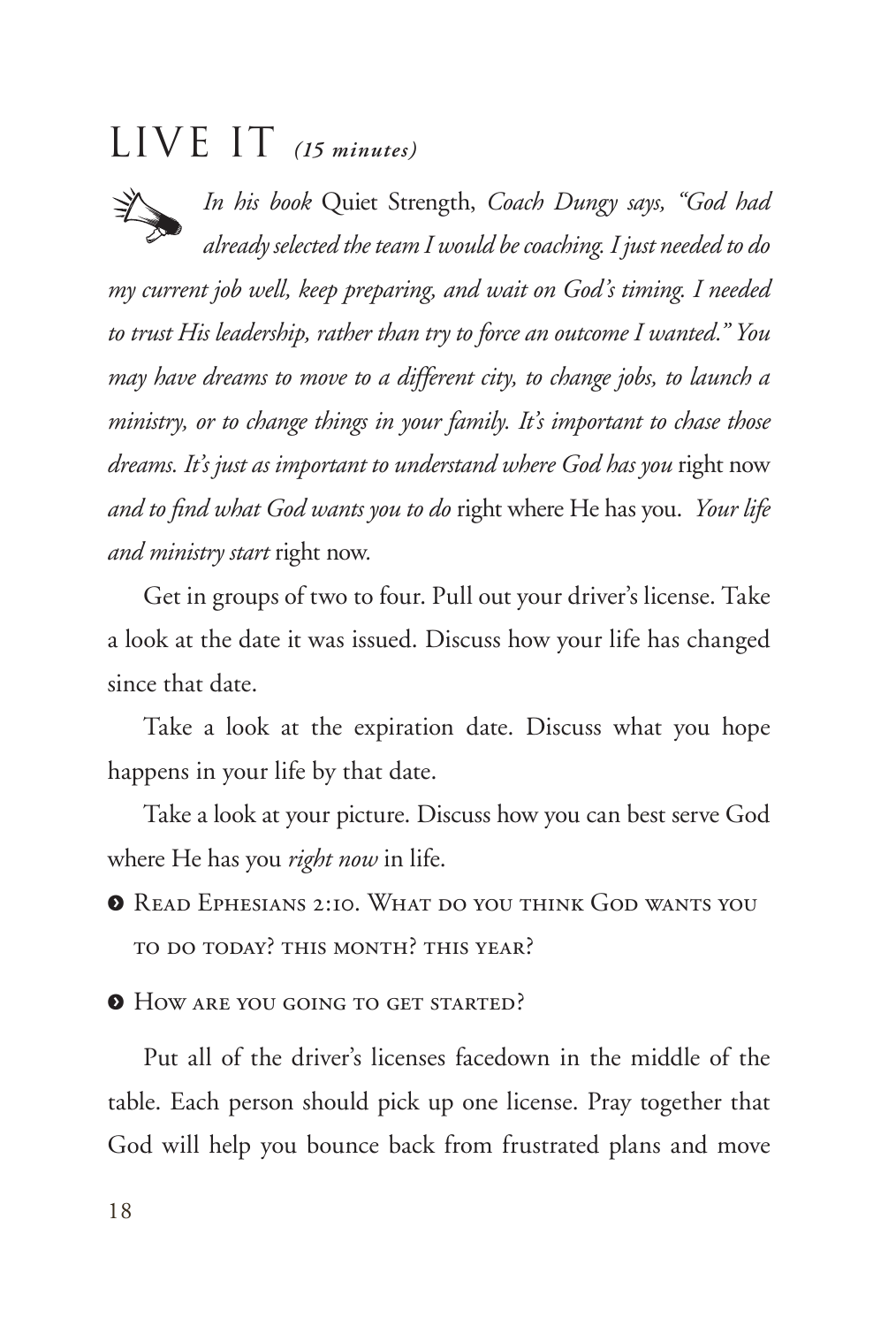forward with plans He has for you now. Each person should pray for the person whose license he picked up.

# Commit to It

Before you conclude this session, choose to complete one of the action points that follow or another action point you come up with. Commit to completing the action point before your next meeting, and be prepared to share what happened or what you learned.

**Option 1:** Read chapters 1-3 of Tony Dungy's *Quiet Strength*. Highlight or underline each example where life didn't go exactly as Coach Dungy had planned.

**OPTION 2:** It's easy to get frustrated when we look at how life hasn't gone according to our game plan. It's important to remember that God's plan for you is better than any plan you dream up. Read Jeremiah 29:11, then make a list at the bottom of this page of all the things you're grateful for.

**OPTION 3:** Find out how you're really doing by asking the people you impact. Follow the example in this session's Talk About It section on page 15 to find your "record" in the following areas:

**O** ASK YOUR SPOUSE WHAT YOUR RECORD WOULD BE IF YOUR

marriage so far were a 10-game season.

**O** ASK YOUR PARENT OR CHILD

*"Well done, my good and faithful servant. You have been faithful in handling this small amount, so now I will give you many more responsibilities."*

—Matthew 25:23